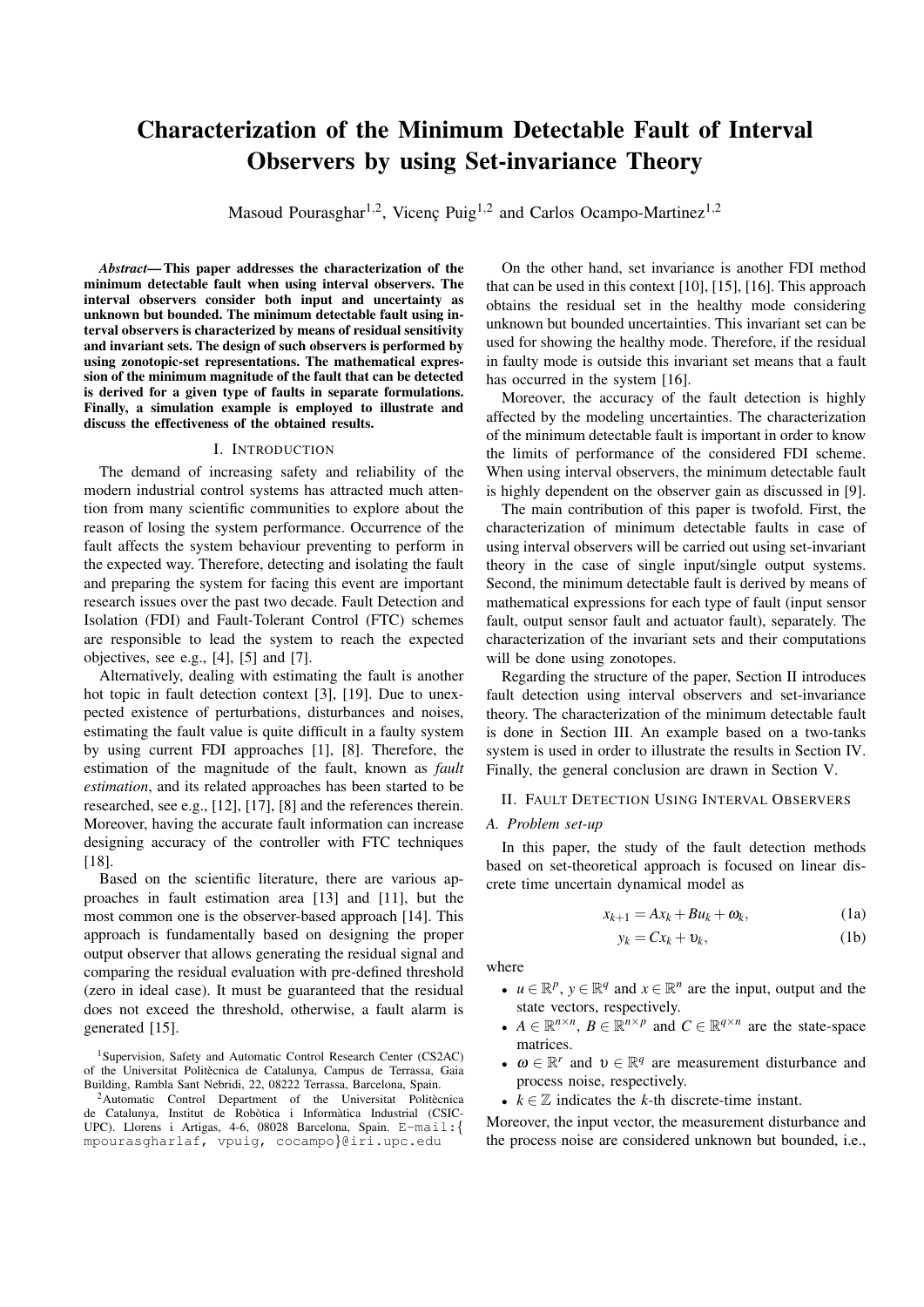$u_k \in U$ ,  $\omega_k \in W$  and  $v_k \in V$ , where U, W and V are interval boxes defined as follows:

$$
U = \{u_k \in \mathbb{R}^p : \underline{u}_k < u_k < \overline{u}_k\},\tag{2a}
$$

$$
W = \{\omega_k \in \mathbb{R}^r : \underline{\omega}_k < \omega_k < \overline{\omega}_k\},\tag{2b}
$$

$$
V = \{ \mathbf{v}_k \in \mathbb{R}^q : \underline{\mathbf{v}}_k < \mathbf{v}_k < \overline{\mathbf{v}}_k \},\tag{2c}
$$

where notations  $\overline{u}$ ,  $\overline{\omega}$  and  $\overline{v}$  are the maximum values of  $u_k$ ,  $\omega_k$  and v, respectively. Moreover, <u>u</u>,  $\omega$  and <u>v</u> are used for indicating the minimum values of  $u$ ,  $\omega$  and  $v$  of each interval boxes, respectively.

Also, sets  $U$ ,  $W$  and  $V$  can be re-written with zonotopic center-segments form as

$$
U = u^c \oplus H_{\overline{u}} \mathbb{B}^p, \tag{3a}
$$

$$
W = \omega^c \oplus H_{\overline{\omega}} \mathbb{B}^r, \tag{3b}
$$

$$
V = \mathbf{v}^c \oplus H_{\overline{\mathbf{v}}} \mathbb{B}^q, \tag{3c}
$$

where  $u^c$ ,  $\omega^c$  and  $v^c$  denote the centers of the input, the measurement disturbance and the process noise zonotopes with their generator matrices  $H_{\overline{u}} \in \mathbb{R}^{p \times p}$ ,  $H_{\overline{\omega}} \in \mathbb{R}^{r \times r}$  and  $H_{\overline{\upsilon}} \in \mathbb{R}^{q \times q}$ , respectively.

# B. Interval-observer-based fault detection

Based on the dynamical model (1), the mathematical formulation of the interval observer is expressed as

$$
\hat{X}_{k+1} = (A - KC)\hat{X}_k \oplus BU \oplus \{Ky_k\} \oplus (-K)V \oplus W, \quad (4a)
$$
  

$$
\hat{Y}_k = C\hat{X}_k \oplus V, \quad (4b)
$$

where  $\hat{X}$  and  $\hat{Y}$  denote the predicted zonotopic set for the state and output, respectively. Furthermore,  $K$  denotes the observer gain.

Considering (3), the observer can be re-written as a zonotope. Thus, the centers and the segments of this predicted zonotope are propagated as

$$
\hat{x}_{k+1}^c = A_{obs}\hat{x}_k^c + Bu_k^c + Ky_k - Kv^c + \omega^c,
$$
 (5a)

$$
\hat{y}_k^c = C\hat{x}_k^c + \upsilon^c,\tag{5b}
$$

$$
\hat{H}_{k+1}^x = \begin{bmatrix} A_{obs} \hat{H}_k^x & B H_{\overline{u}} & -KH_{\overline{v}} & H_{\overline{\omega}} \end{bmatrix},
$$
(5c)  

$$
\hat{H}_k^y = \begin{bmatrix} C \hat{H}_k^x & H_{\overline{w}} \end{bmatrix}.
$$
(5d)

$$
\mathbf{E}_{k}^{y} = \begin{bmatrix} C\hat{H}_{k}^{x} & H_{\overline{v}} \end{bmatrix}, \tag{5d}
$$

where

- $A_{obs} = (A KC).$
- $\hat{x}_{k+1}^c$  and  $\hat{H}_{k+1}^x$ : the center and the segments of the state predicted zonotopic set, respectively.
- $\hat{y}_k^c$  and  $\hat{H}_{k+1}^y$ : the center and the segments of the output predicted zonotopic set, respectively.

Therefore, the zonotopic residual  $R_k$  can be computed for this zonotopic observer at each time instant as

$$
R_k = r_k^c \oplus H_k^r \mathbb{B}^q,\tag{6}
$$

where  $r_k^c$  and  $H_k^r$  denote the center and the segments of the residual zonotope, respectively. Additionally, these center and segments are derived as

$$
r_k^c = y_k - \hat{y}_k^c
$$
  
=  $(Cx_k + v_k) - (C\hat{x}_k^c + v^c)$   
=  $C(x_k - \hat{x}_k^c) + v_k - v^c$ , (7)

and

$$
H_k^r = \hat{H}_k^y. \tag{8}
$$

A fault detection test with interval observers is based on generating the residual signal by comparing the measurement  $y_k$  in (1) with its prediction in (4) as

$$
R_k = \{y_k\} \oplus (-\hat{Y}_k),\tag{9}
$$

where  $R$  is the residual set is usually bounded by it interval hull  $\Box R$  for fault detection purposes. Therefore, the fault detection test is done by checking the consistency of  $0 \in$  $\Box R_k$ , thus the existence of fault will be detected if  $0 \notin \Box R_k$ .

# C. Set-invariance-based fault detection

The set-invariance-based method can also be used for detecting the fault in the system by means of the interval observer in  $(4)$ .

Definition 2.1 (RPI Set): Consider the dynamical model  $x_{k+1} = f(x_k, \omega_k)$ , where  $x_k \in X$  and  $\omega_k \in W$ . A set X is a RPI set if for X and W, it holds that  $x_{k+1} \in X$ .

Based on Definition 2.1, the RPI set  $\check{R}_k$  with the center  $\check{r}_k^c$ and segments  $\check{H}_{k}^{r}$  for the obtained residual in (6) is written as

$$
\check{R}_k = \check{r}_k^c \oplus \check{H}_k^r \mathbb{B}^q. \tag{10}
$$

Hence, whenever  $R_k$  goes into its RPI set, it will always remain inside of the RPI set.

Furthermore, the fault detection test with the invariant-setbased approach is carried out by comparing the residual set  $R_k$ , which is computed on-line for each time instant, with the RPI residual set for healthy mode  $\check{R}_k$ , which is obtained off-line. The fault is detected if  $R_k \cap \check{R}_k = \emptyset$ , otherwise, the system is still in healthy mode.

# III. MINIMUM DETECTABLE FAULT CHARACTERIZATION

In this section, the minimum magnitude of fault that can be detected is analyzed from the theoretical point of view. This analysis is done following two approaches:

- Residual sensitivity analysis
- Set-invariance theory

A. Minimum detectable fault using residual sensitivity anal*vsis* 

The fault can be classified into actuator fault, input sensor fault and output sensor fault based on the location of its occurrence in the system. The dynamical model (1) can be re-written by considering all types of fault as

$$
x_{k+1} = Ax_k + B(u_k + F_u f_u) + \omega_k + F_a f_a, \qquad (11a)
$$

$$
y_k = Cx_k + v_k + F_y f_y, \qquad (11b)
$$

where  $f_y$ ,  $f_u$  and  $f_a$  denote the output sensor fault, the input sensor fault and the actuator fault, respectively, with their associated matrices  $F_y$ ,  $F_u$  and  $F_a$  of suitable dimensions.

Assumption 3.1: The fault is considered unknown but bounded.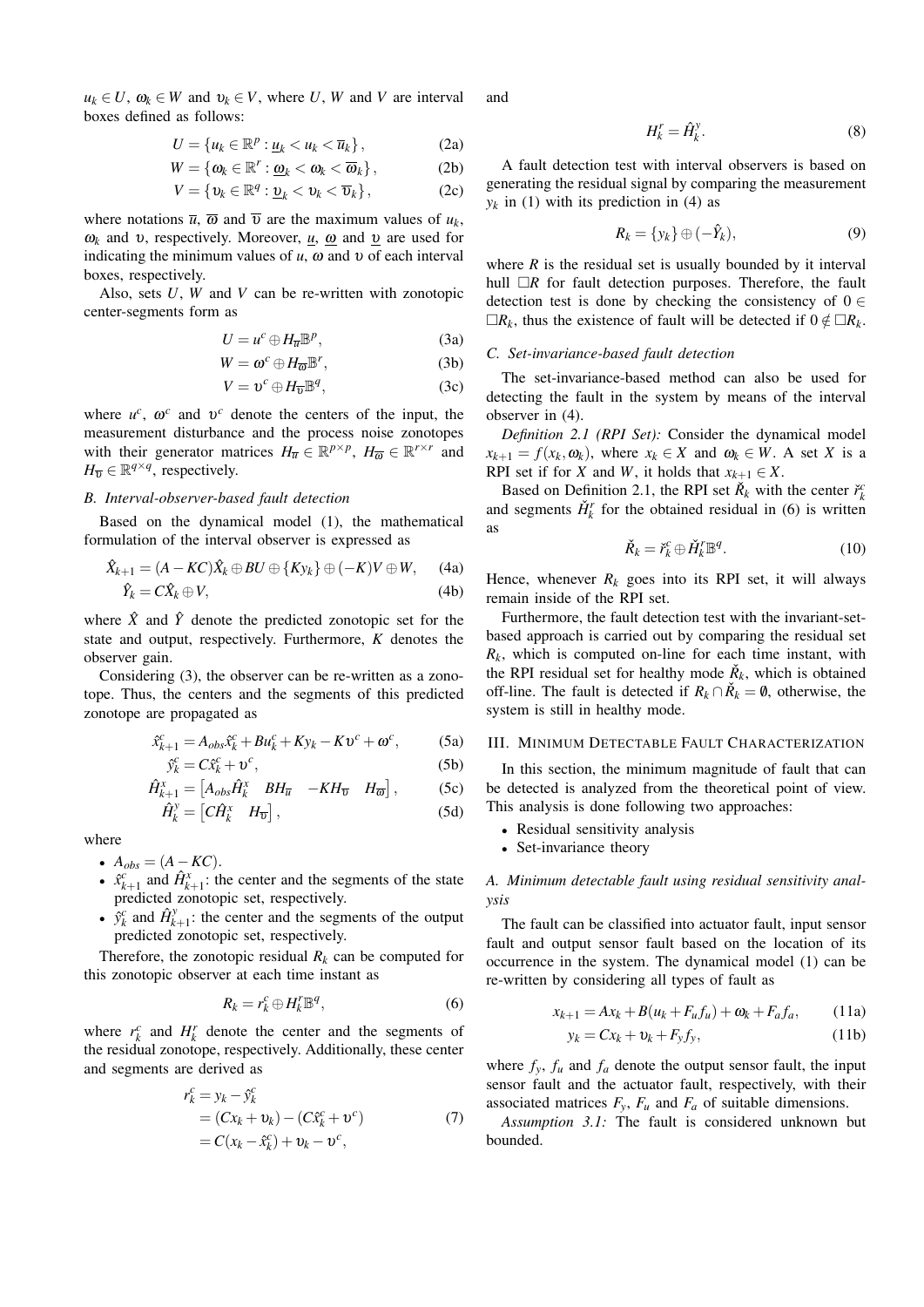Definition 3.1 (Residual Sensitivity): The analytical expression of this concept is defined as

$$
S_f = \frac{\partial r}{\partial f},\tag{12}
$$

where  $S_f$  shows the sensitivity of the residual and indicates the effect of the given fault  $f$  on the residual  $r$ .

Definition 3.2 (Minimum Detectable fault): The minimum detectable fault is the magnitude of the fault that can bring the residual set out of its RPI set. Moreover, the residual in faulty situation can be written as

$$
R_k^f = \mathring{R}_k + (S_f f),\tag{13}
$$

where  $R_k^f$  indicate the residual set in faulty situation and  $R_k$  shows the nominal residual set that can be computed by considering the system healthy mode as

$$
\hat{R}_k = y_k - \hat{Y}_k
$$
\n
$$
= \{Cx_k + v_k\} \oplus \{-(C\hat{X}_k^c) \oplus (V)\} \qquad (14)
$$
\n
$$
= C \{ \{x_k\} - (\hat{X}_k) \} \oplus \{v_k\} \oplus (-V).
$$

Therefore,  $R_k^f \notin \check{R}_k$  if the system is faulty. In other words,  $(13)$  is written as

$$
\mathring{R}_k + (S_f f_{min}) \notin \mathring{R}_k.
$$

Consequently, the minimum detectable fault based on its residual sensitivity can be computed as

$$
f_{min} > S_{f_{max}}^{\dagger} \mathbf{R}_k, \qquad (15a)
$$

$$
f_{min} < S_{f_{min}}^{\dagger} \mathbf{R}_k,\tag{15b}
$$

where the notation  $(\cdot)^\dagger$  is used for indicating the Moore-Penrose pseudo-inverse matrix. Also,  $\overrightarrow{R}_k$  and  $\overrightarrow{R}_k$  show the minimum and the maximum values of discrepancy of the invariant zonotope and the nominal residual  $(R_k = \check{R}_k - \mathring{R}_k)$ , where  $\mathring{R}_k$  is the nominal residual that contains the effect of the model parameter uncertainties.

1) Minimum detectable output sensor fault: The dynamical model that is considered for dealing with this type of fault can be written as

$$
x_{k+1} = Ax_k + Bu_k + \omega_k, \qquad (16a)
$$

$$
y_k = Cx_k + v_k + F_y f_y. \tag{16b}
$$

According to (12), the sensitivity of the residual to a given fault is needed. Thus, the residual affected by the output sensor fault can be obtained as

$$
r_k^y = y_k - \hat{y}_k
$$
  
=  $(Cx_k + v_k + F_v f_v) - (C\hat{x}_k - V),$  (17)

where  $r_k^y$  denotes the residual of output sensor fault. Additionally, the shift operator  $q$  is used to show the influence of the fault over  $\hat{x}_k$  as

$$
\hat{x}_k = \Phi(BU + Ky_k - KV + W),\tag{18}
$$

where

$$
\Phi = (qI - \Gamma)^{\dagger},
$$
  

$$
\Gamma = A - KC.
$$

Now, the residual can be obtained by substituting (18) into (17). Moreover, the sensitivity of the residual to the output sensor fault based on (12) is expressed as  $S_{f_y} = \frac{\partial r_k^y}{\partial f_y}$ , where  $S_{f_v}$  denotes the sensitivity of the residual to the considered fault. Also,  $S_{f_v}$  can be expressed as follows:

$$
S_{f_y} = F_y(I - C\Phi K). \tag{19}
$$

Therefore, based on the inequalities in (15), the minimum detectable output sensor fault  $f_{min}^y$  can be derived as

$$
f_{min}^{y} > (F_{y}(I - C\Phi K))^{\dagger} \mathbf{R}_{k}^{\bullet}, \qquad (20a)
$$

$$
f_{min}^y < (F_y(I - C\Phi K))^{\dagger} \mathbf{R}_k.
$$
 (20b)

2) Minimum detectable input sensor fault: The faulty dynamical model for input sensor fault is considered as

$$
x_{k+1} = Ax_k + B(u_k + F_u f_u) + \omega_k, \qquad (21a)
$$

$$
y_k = Cx_k + v_k. \tag{21b}
$$

Also, the same procedure is used for finding the minimum detectable input sensor fault. First, the residual is obtained as

$$
r_k^u = y_k - \hat{y}_k
$$
  
=  $(Cx_k + v_k) - (C\hat{x}_k - V),$  (22)

where  $r_k^u$  denotes the residual when the fault has occurred in the input of the sensor. In addition,  $\hat{x}_k$  is derived as in (18).

At the end, according to (22) and (18), by considering  $S_{f_u} = \frac{\partial r_k^u}{\partial f_u}$ , the residual sensitivity to the input sensor fault can be obtained as

$$
S_{f_u} = -F_u(C\Phi B). \tag{23}
$$

Thus, the inequalities in  $(15)$  are re-written for finding the minimum detectable output sensor fault  $f_{min}^u$  as

$$
f_{min}^u > \left(-F_u\big(C\Phi B\big)\right)^{\dagger} \mathop{R}_{max}^{\bullet},\tag{24a}
$$

$$
f_{min}^u < \left(-F_u\big(C\Phi B\big)\right)^{\dagger} \mathop{R}_{min}^{\bullet} \tag{24b}
$$

3) Minimum detectable actuator fault: The considered faulty dynamical model in this subsection is as follows:

$$
x_{k+1} = Ax_k + Bu_k + \omega_k + F_a f_a, \qquad (25a)
$$

$$
y_k = Cx_k + v_k. \tag{25b}
$$

Same as two previous subsections, the residual of the system affected by actuator fault  $r_k^a$ , is obtained as

$$
r_k^a = y_k - \hat{y}_k = (Cx_k + v_k) - (C\hat{x}_k - V).
$$
 (26)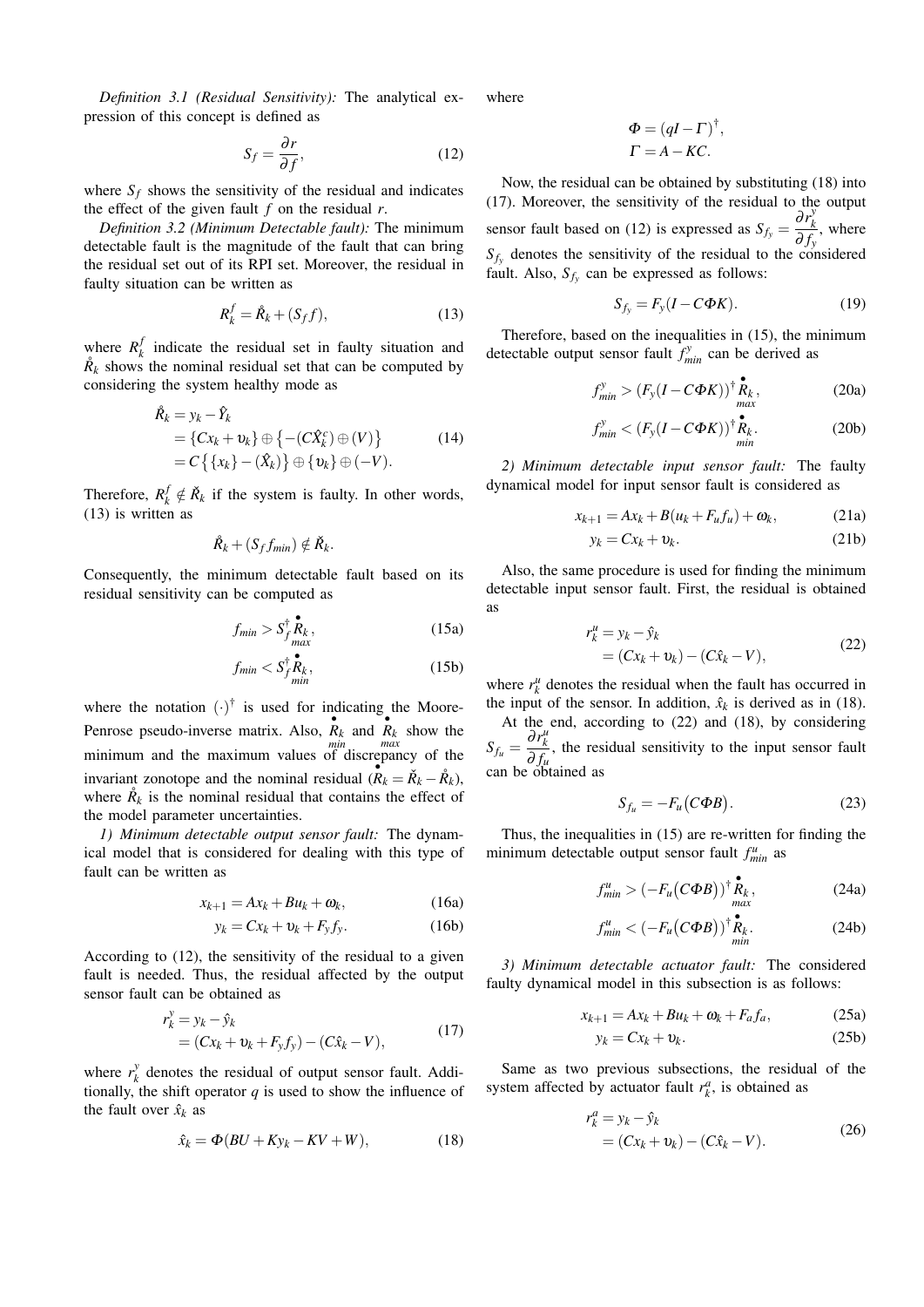Furthermore, the residual sensitivity to a system with actuator fault by considering (18) in order to show the effect of fault on  $\hat{x}_k$  can be computed as

$$
S_{f_a} = \frac{\partial r_k^a}{\partial f_a} = F_a (I - C\Phi K) C\Lambda, \qquad (27)
$$

where  $\Lambda = (qI - A)^{\dagger}$ .

At the end, the minimum detectable actuator fault  $f_{min}^a$  can be obtained by substituting the  $(27)$  into  $(15)$  as

$$
f_{min}^a > (F_a (I - C\Phi K) C\Lambda)^{\dagger} \mathbf{R}_k, \qquad (28a)
$$

$$
f_{min}^a < (F_a (I - C\Phi K) C\Lambda)^{\dagger} \mathbf{R}_k.
$$
 (28b)

B. Minimum detectable fault based on interval observers by using set-invariance theory

Alternatively, the minimum detectable fault can be explored based on the interval observer by using set-invariance theory. This method is based on the comparison of the interval hull of faulty zonotope and invariant zonotopes. This zonotope with the center  $r_k^{c,f}$  and the segments  $H_k^{r,f}$  are expressed as

$$
R_k^f = r_k^{c,f} \oplus H_k^{r,f} \mathbb{B}^q.
$$
 (29)

Therefore, the maximum  $Q_{max}$  and the minimum  $Q_{min}$ bounds of the smallest box that contains this zonotope is computed by using the interval hull of the zonotope in (29) **as** 

$$
Q_{max} = r_k^{c,f} + ||H_k^{r,f}||_1,
$$
 (30a)

$$
Q_{min} = r_k^{c,f} - ||H_k^{r,f}||_1,
$$
 (30b)

where  $\| \cdot \|$  denotes the 1-norm of the segments matrix.

On the other hand, the maximum and minimum bounds for the interval hull of the invariant zonotope in (10) are derived as

$$
\check{Q}_{max} = \check{r}_k^c + ||\check{H}_k^r||_1,\tag{31a}
$$

$$
\check{Q}_{min} = \check{r}_k^c - ||\check{H}_k^r||_1,\tag{31b}
$$

where  $\tilde{Q}_{max}$  and  $\tilde{Q}_{min}$  are used for characterizing the maximum and minimum bounds, respectively. Also, the center  $\check{r}_k^c$ and the segments  $\check{H}_k^r$  are obtained as

$$
\check{r}_k^c = C(x_k - \hat{x}_k^c) + (\upsilon_k - \upsilon^c),\tag{32a}
$$

$$
\check{H}_k^r = \begin{bmatrix} C\hat{H}_k^x & -H_{\overline{v}} \end{bmatrix} . \tag{32b}
$$

In addition, in faulty situation, there is not intersection between  $R_t^f$  and  $\check{R}_k$ , hence, the following inequalities can be obtained in faulty mode:

$$
Q_{min} > \dot{Q}_{max},
$$
  

$$
Q_{max} < \check{Q}_{min}.
$$

Therefore, the following conditions should be satisfied in the faulty system:

$$
r_k^{c,f} - \breve{r}_k^c > \|H_k^{r,f}\|_1 + \|\breve{H}_k^r\|_1,\tag{33a}
$$

$$
r_k^{c,f} - \breve{r}_k^c < -(\|H_k^{r,f}\|_1 + \|\breve{H}_k^r\|_1). \tag{33b}
$$

Using the method described above, the difference between the sets in faulty and healthy modes generates the conditions in (33). Based on these conditions, the minimum detectable fault can be computed by using the centers and the segments of the invariant zonotope and the zonotope in faulty mode at each time step.

1) Minimum detectable output sensor fault: By considering the main concept that is mentioned above, the residual zonotope  $R_k^{f_y}$  is obtained for the system with output sensor fault based on dynamical model in (16) as

$$
R_k^{f_y} = r_k^{c, f_y} \oplus H_k^{r, f_y} \mathbb{B}^q, \tag{34}
$$

where  $r_k^{c,f_y}$  and  $H_k^{r,f_y}$  denote the center and the segments of the residual zonotope, respectively.

Hence, according to the observer in  $(5)$  and also the residual in (17), the center and segments can be obtained **as** 

$$
r_k^{c,f_y} = y_k - (C\hat{x}_k^{c,f_y} + v^c),
$$
 (35a)

$$
H_k^{r,f_y} = \left[ C \hat{H}_k^{x,f_y} \quad F_y H_{\overline{f_y}} \quad -H_{\overline{v}} \right],\tag{35b}
$$

where

$$
\hat{x}_{k}^{c,jy} = \Phi(Bu^{c} + Ky_{k} - Kv^{c} + \omega^{c}),
$$
  

$$
\hat{H}_{k}^{x,f_{y}} = \Phi\left[ BH_{\overline{u}} \quad KF_{y}H_{\overline{f_{y}}} \quad -KH_{\overline{v}} \quad H_{\overline{\omega}} \right].
$$

Therefore, the minimum detectable output sensor fault can be obtained by considering the residual zonotopes in (32) and  $(35)$  and also the inequalities in  $(33)$  as

$$
f_{min}^y > F_y^{\dagger} \cdot \left( C(\hat{x}_k^{c,f_y} - \hat{x}_k^c) + (\|\check{H}_k^r\|_1 + \|H_k^{r,f_y}\|_1) \right), \quad (36a)
$$

$$
f_{min}^y < F_y^{\dagger} \cdot \left( C(\hat{x}_k^{c, f_y} - \hat{x}_k^c) - (\|\check{H}_k^r\|_1 + \|H_k^{r, f_y}\|_1) \right). \tag{36b}
$$

2) Minimum detectable input sensor fault: The dynamical model in (21) is considered for the system with input sensor fault. The residual of this system is derived as

$$
R_k^{f_u} = r_k^{c, f_u} \oplus H_k^{r, f_u} \mathbb{B}^q, \tag{37}
$$

where  $R_k^{f_u}$  denotes the residual zonotope of the system for this case. Furthermore, its center  $r_k^{c,f_u}$  and segments  $H_k^{r,f_u}$  can be derived as

$$
r_k^{c, f_u} = y_k - (C\hat{x}_k^{c, f_u} + \mathfrak{v}^c), \tag{38a}
$$

$$
H_k^{r,f_u} = \left[ C \hat{H}_k^{x,f_u} \quad -H_{\overline{v}} \right],\tag{38b}
$$

where

j

$$
\hat{x}_{k}^{c,f_{u}} = \Phi(Bu^{c} + Ky_{k} - Kv^{c} + \omega^{c}),
$$
  
\n
$$
\hat{H}_{k}^{x,f_{u}} = \Phi[BH_{\overline{u}} \quad KCABF_{u}H_{\overline{f_{u}}} - KH_{\overline{v}} \quad H_{\overline{\omega}}\ .
$$

Hence, the minimum detectable input sensor fault can be obtained by using  $(32)$ ,  $(38)$  and  $(33)$  as

$$
f_{min}^{u} > (CABF_{u})^{\dagger} \cdot \left( C(\hat{x}_{k}^{c,f_{u}} - \hat{x}_{k}^{c}) + (\|\check{H}_{k}^{r}\|_{1} + \|H_{k}^{r,f_{u}}\|_{1}) \right),
$$
\n(39a)  
\n
$$
f_{min}^{u} < (CABF_{u})^{\dagger} \cdot \left( C(\hat{x}_{k}^{c,f_{u}} - \hat{x}_{k}^{c}) - (\|\check{H}_{k}^{r}\|_{1} + \|H_{k}^{r,f_{u}}\|_{1}) \right).
$$
\n(39b)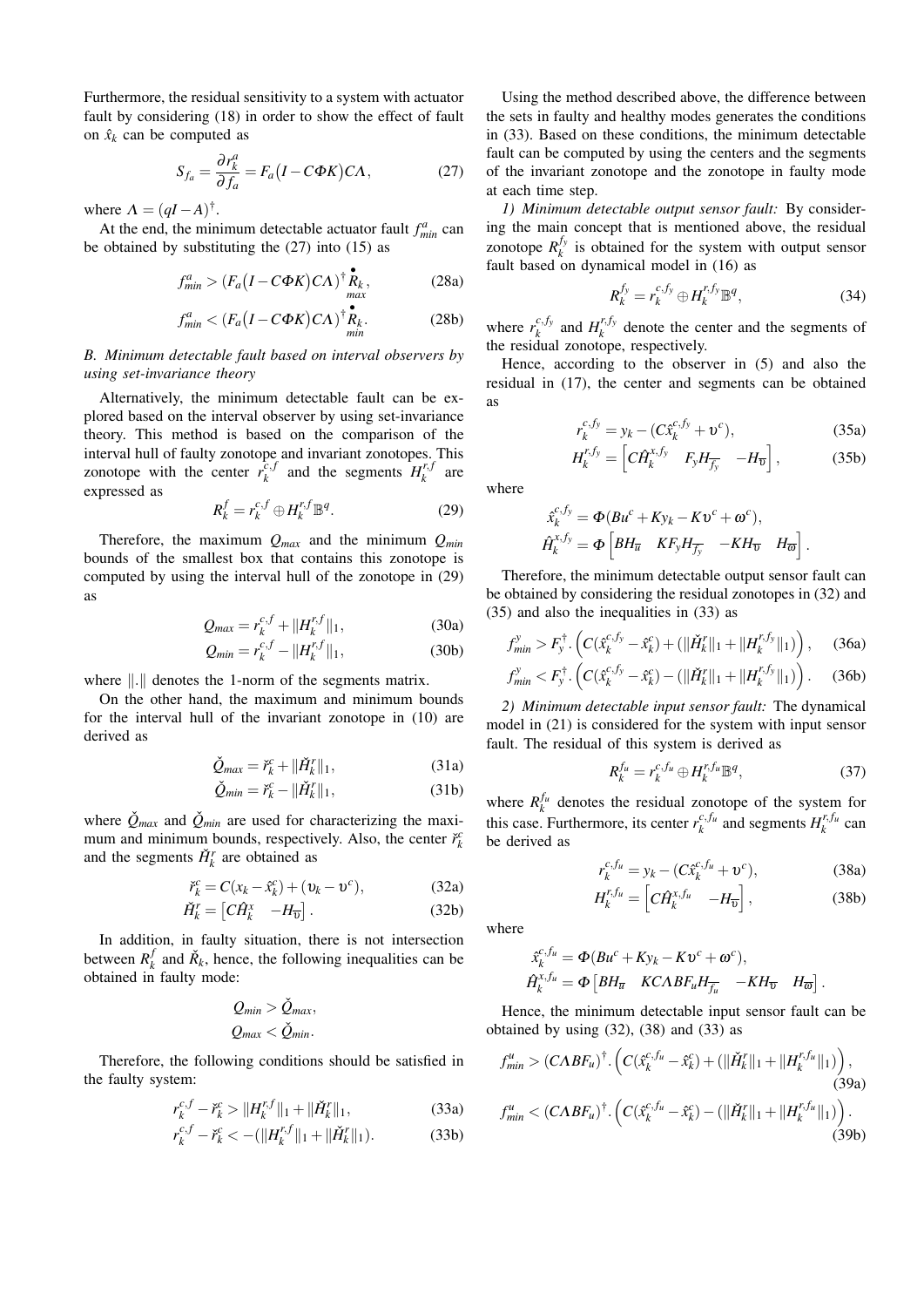3) Minimum detectable actuator fault: The dynamical model (25) is considered for this case. The residual zonotope  $R_{\nu}^{Ja}$  that is created by the system for facing this fault is derived as

$$
R_k^{f_a} = r_k^{c, f_a} \oplus H_k^{r, f_a} \mathbb{B}^q.
$$
 (40)

Thus, the center  $r_k^{c,f_a}$  and the segments  $H_k^{r,f_a}$  of this zonotope are computed as

$$
r_k^{c,fa} = y_k - (C\hat{x}_k^{c,fa} + \mathbf{v}^c), \tag{41a}
$$

$$
H_k^{r,f_a} = \begin{bmatrix} C\hat{H}_k^{x,f_a} & -H_{\overline{v}} \end{bmatrix},\tag{41b}
$$

where

$$
\hat{x}_{k}^{c, Ja} = \Phi(Bu^{c} + Ky_{k} - Kv^{c} + \omega^{c}),
$$
  
\n
$$
\hat{H}_{k}^{x, fa} = \Phi[BH_{\overline{u}} \quad KCAH_{\overline{f}_{a}} \quad -KH_{\overline{v}} \quad H_{\overline{\omega}}].
$$

Therefore, according to the  $(32)$ ,  $(41)$  and  $(33)$  the minimum detactable fault is obtained as

$$
f_{min}^{a} > (C\Lambda F_{a})^{\dagger} \cdot \left( C(\hat{x}_{k}^{c,fa} - \hat{x}_{k}^{c}) + (\|\check{H}_{k}^{r}\|_{1} + \|H_{k}^{r,fa}\|_{1}) \right),
$$
\n(42a)  
\n
$$
f_{min}^{a} < (C\Lambda F_{a})^{\dagger} \cdot \left( C(\hat{x}_{k}^{c,fa} - \hat{x}_{k}^{c}) - (\|\check{H}_{k}^{r}\|_{1} + \|H_{k}^{r,fa}\|_{1}) \right).
$$
\n(42b)

#### C. Comparative assessment

This paper aims to obtain the characterization of the minimum detectable fault using sensitivity analysis and set invariance theory. From the mathematical point of view, the observer gain has an important influence on the minimum magnitude of the fault that can be detected with both approaches. The sensitivity analysis approach points out the influence of the observer gain on the time evolution of the residual sensitivity to a fault. On the other hand, the effect of the observer gain is shown on set invariance of the residual.

Additionally, a general comparison between the sensitivity analysis and the set invariance theory to compute the minimum detectable fault shows that the main difference between the presented approaches is based on their algorithms to generate the residual signal. With the sensitivity approach, the residual sets of both healthy and faulty modes are computed on-line. Then formulations in  $(20)$ ,  $(24)$  and  $(28)$ will be able to compute the minimum detectable fault. In contrast to the sensitivity analysis, the residual of the healthy mode is generated off-line in set invariance theory which leads to reduce the computational burden, when taking (36), (39) and (42) into account for calculating the minimum magnitude of the fault that can be detected. In other words, the computational complexity in invariant set-based approach does not play the crucial role in the approach since it uses an off-line method for predicting the state and the output sets. Therefore, the computational burden in sensitivity analysis is massively higher than in set invariance theory.

A detailed comparison between the considered approaches from the mathematical point of view can be done by comparing  $(20)$  with  $(36)$ ,  $(24)$  with  $(39)$  and  $(28)$  with  $(42)$  for minimum detectable output sensor fault, minimum detectable input sensor fault and minimum detectable actuator fault, respectively. It can be observed that computing the minimum detectable fault with both approaches is based on how the effect of fault is considered. In  $(20)$ ,  $(24)$  and  $(28)$  the effect of fault is modeled by means of fault sensitivity. Then, the minimum detectable fault is computed by comparing the set in healthy mode with the set in faulty mode which is obtained by multiplying the fault sensitivity into the healthy set. On the contrary, in  $(36)$ ,  $(39)$  and  $(42)$  the effect of fault is modeled on the center and the segments of the residual set, directly. Then, the minimum detectable fault is obtained by comparing the center and the segments of the residual set in healthy and faulty modes.

Furthermore, the main weakness of the set invariance approach for computing the magnitude of minimum detectable fault is related to the over-approximation (due to the effect of using interval hull of the zonotope instead of the zonotope for reducing the computational complexity) to generate the segments of the residual zonotope. As it can be seen from  $(36)$ ,  $(39)$  and  $(42)$ , the interval hull of the residual zonotope in healthy and faulty modes are considered, while in (20),  $(24)$  and  $(28)$ , this over-approximation is not considered because the residual sets in healthy and faulty modes are obtained by using zonotopes.

#### **IV. APPLICATION EXAMPLE**

#### A. Description

A two-tanks system is used to illustrate the minimum detectable fault analysis for interval observers using the approaches proposed in this paper. This two-tank system is a part of the well know four-tanks system benchmark proposed in [6]. Using the Euler discretization with a sampling time of 1s, the linearized model of this system can be written in the state-space form as in  $(1)$ , where the state x indicates the water level of the tanks. The parameters of the model are

• System matrices:

$$
A = \begin{bmatrix} 0.9984 & 0.04096 \\ 0 & 0.959 \end{bmatrix}, B = \begin{bmatrix} 0.0002947 \\ 0.01399 \end{bmatrix},
$$

$$
E = \begin{bmatrix} 0.07173 \\ 0 \end{bmatrix}, C = \begin{bmatrix} 0.5 & 0 \end{bmatrix}.
$$

 $\bullet$   $\omega$ ,  $\upsilon$  and  $\upsilon$  denote the disturbance, the measurement noise and the input, respectively, which are considered unknown but bounded with the following offset magnitudes:

$$
- H_{\omega} = [0.005 \quad 0.005]^{T},
$$
  
\n
$$
- H_{\nu} = [0.005 \quad 0.005]^{T},
$$
  
\n
$$
- H_{\mu} = [0.7 \quad 0.7]^{T}.
$$

- Observer gain  $K$  has been design using Kalman filter approach according to [2].
- Initial conditions:

$$
\begin{aligned}\n- x_0 &= \begin{bmatrix} 0 & 0 \end{bmatrix}^T, \\
- x_0^c &= \begin{bmatrix} 0 & 0 \end{bmatrix}^T, \\
\hat{H}_0^x &= \begin{bmatrix} 0.01 & 0 \\
0 & 0.01 \end{bmatrix}\n\end{aligned}
$$

#### B. Minimum detectable fault

In Section III, the formulation of minimum detectable fault is explored for each type of faults, separately. As discussed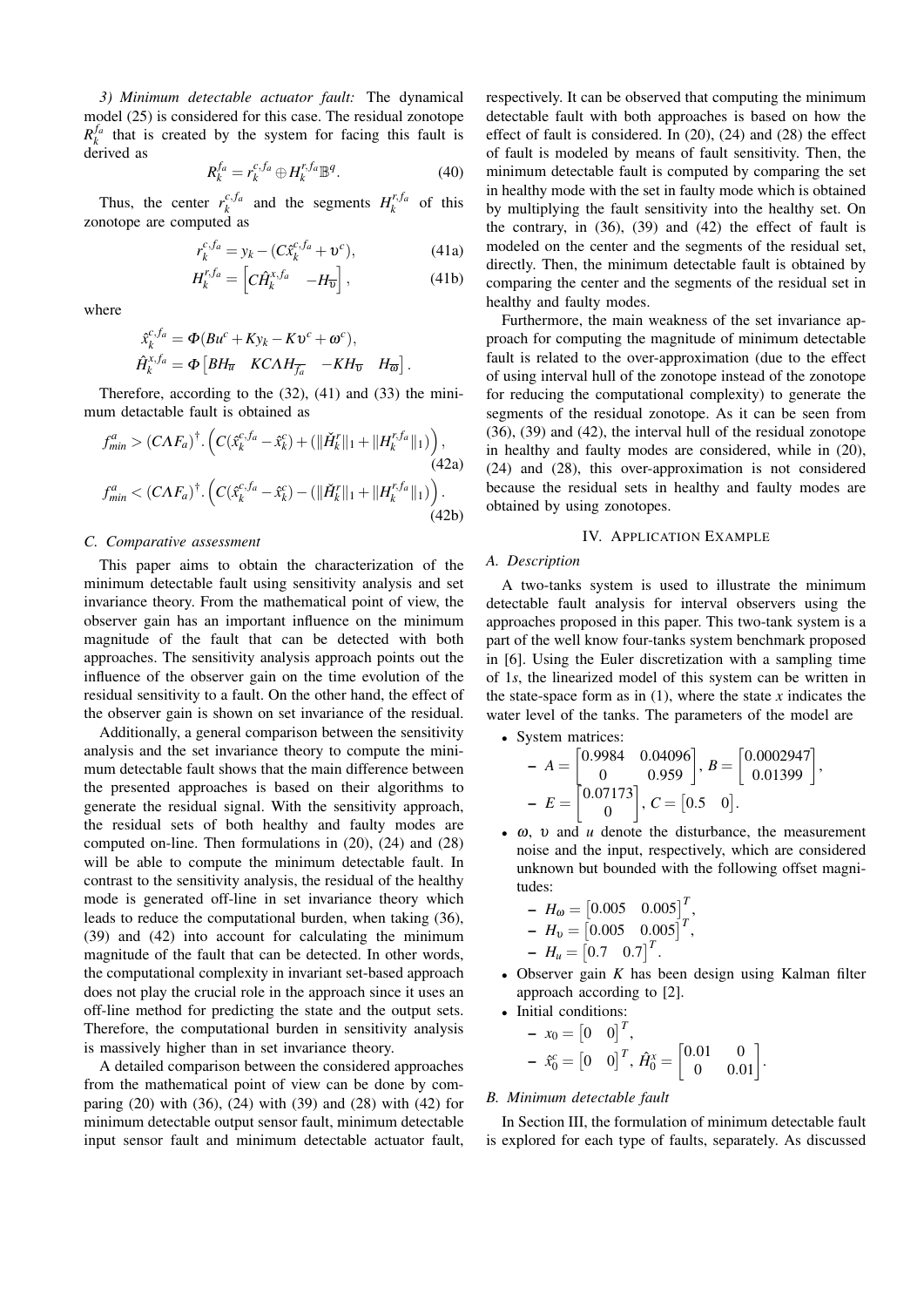in previous subsection, the interval of the healthy residual invariant set can be computed off-line. This healthy residual set is considered for calculating the minimum detectable fault. In the following parts of the paper, the minimum detectable fault is computed based on the mathematical formulations presented in Section III.

1) Minimum detectable output sensor fault: As mentioned before, the minimum detectable output sensor fault is computed by  $(20)$  and  $(36)$ . These expressions are used for the example application case. First approach for computing this magnitude is based on sensitivity and the second one is based on interval observer.

The influence of the gain and uncertainties on the magnitude can be seen on estimating the minimum detectable fault formulation. Therefore, gain, disturbance and noise change their magnitude during the simulation. Thus, the minimum detectable fault can be computed at each time step. The average of minimum magnitudes of the output sensor fault that can be detected is shown in Figure 1.



Fig. 1: The average of minimum detectable output sensor fault.

Dashed line shows the average of minimum detectable fault based on residual sensitivity and dotted line presents this value base on invariant set in Figure 1. From Figure 1, the average of minimum debatable output sensor fault that is obtained by the invariant set is smaller than the same value in sensitivity method. A possible explanation for this issue is to use the interval hull of the zonotope in comparison with the use of the exact zonotope. This fact has its influence on the residual sets that are created by interval observer and its invariant set.

2) Minimum Detectable Input Sensor Fault: Similar to the case of output sensor fault, the formulation of the minimum detectable input sensor fault is derived in (24) and (39) based on residual sensitivity and interval observer, respectively. The simulation is done with additive input sensor fault for the case study.

Therefore, the average of the minimum detectable fault during the simulation is shown in Figure 2.



Fig. 2: The average of minimum detectable input sensor fault.

As it is seen in Figure 2, the dashed line shows the average of minimum detectable fault based on residual sensitivity and dotted line presents this value base on invariant set. Also, Figure 2 shows with interval-observer-based case the smaller magnitude of the detectable fault is computed during the simulation

3) Minimum Detectable Actuator Fault: The other type of fault that is considered in this paper is the case of actuator fault. The minimum detectable fault is obtained by implementing  $(28)$  and  $(42)$ .

In this case, the average of obtained values by each method are presented in Figure 3. Similarly, dashed line is used for showing the average of minimum detectable fault based on residual sensitivity and dotted line presents this value based on invariant sets in this case. As it can be observed, these magnitudes are different because of the influence of being over-approximated by means of the zonotope interval hull.



Fig. 3: The average of minimum detectable actuator fault.

#### C. Fault Detection

The case of actuator faults is used for illustrating the fault detection analysis presented in the paper. The actuator fault is injected as indicated in  $(25)$ . Moreover, the actuator fault is added to the system at  $k = 20$  and it remains until time step  $k = 30$  in the all simulations.

Due to the occurrence of the actuator fault in the system, the residual set has been affected. Therefore, this fault is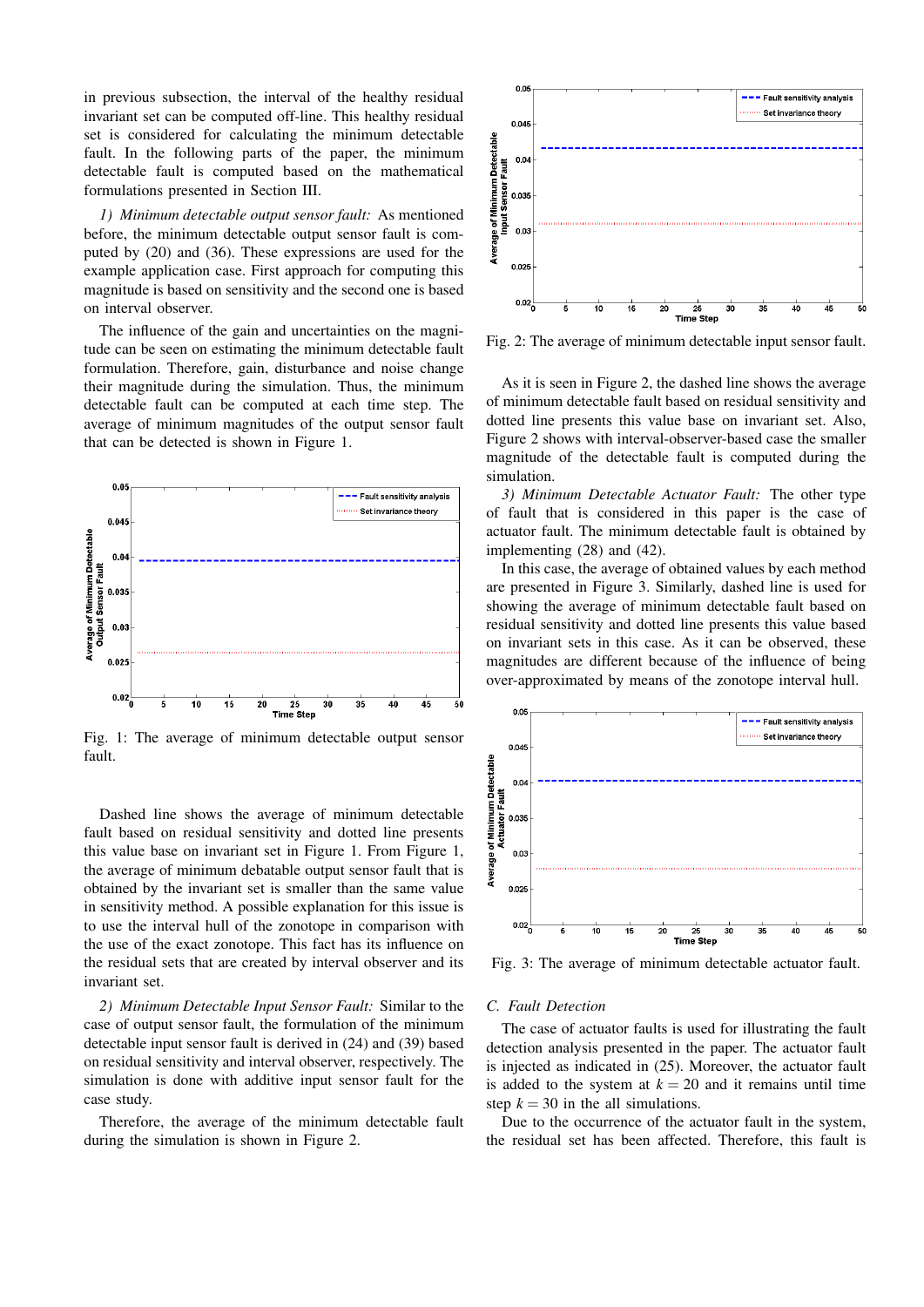detected whenever the residual set goes into the set of faulty mode.

Additionally, three different cases can be considered for testing the fault detection performance based on the magnitude of the fault that are obtained using equations in (28) and (42) for sensitivity analysis and set invariance theory, respectively.

Firstly, a slightly bigger magnitude of the fault than the minimum detectable one that is obtained using (28) is applied.



Fig. 4: Fault detection test of the system with occurrence of actuator fault with bigger magnitude of the fault than the minimum detectable one obtained using sensitivity analysis (Fault magnitude is bigger than  $f_a^{min} = 0.04$ ).

Figure 4 shows the case that the actuator is healthy from time instants  $0$  to  $20$ , from time instants  $20$  to  $30$  an actuator fault occurs and from time instants 30 to 50 the actuator recovers to the healthy mode. Also, the set of healthy and faulty modes can be seen in Figure 4. From time step 0 to 20, the actuator is healthy, thus, the residual zonotopes are contained by the healthy invariant set. At time step 20, the fault occurs, then the healthy invariant set excludes the residual zonotope. Furthermore, the fault is detected at time instant 21, when the residual zonotope goes inside of the set of faulty mode.

The magnitude of the fault is considered bigger than the minimum detectable fault that is computed by equation in (28) with sensitivity analysis (fault magnitude is bigger than  $f_a^{min} = 0.04$  in Figure 4). Moreover, changing the residual set (from the healthy invariant set to the set of faulty mode) in Figure 4 pointing out that the occurrence of the actuator fault with this magnitude can be strongly detectable. Therefore, the fault will be detected if its magnitude is bigger than one that is computed by sensitivity analysis.

Secondly, a slightly smaller fault than the one established by  $(42)$  is applied.

The magnitude of the fault is considered smaller than  $f_a^{min} = 0.027$  in Figure 5. Also, Figure 5 shows that the fault occurs in actuator from  $k = 20$  to  $k = 30$  but the residual zonotope is still contained by healthy invariant set. Therefore, occurrence of the actuator fault with this magnitude will not be able to change the residual set from the healthy invariant set to the faulty mode set. Thus, the fault detection



Fig. 5: Fault detection test of the system with occurrence of actuator fault with smaller magnitude of the fault than the minimum detectable one obtained using set-invariance theory (Fault magnitude is smaller than  $f_a^{min} = 0.027$ ).

test is not capable of detecting the actuator fault with this magnitude. Moreover, the magnitudes of the actuator fault that are smaller than ones obtained by the set invariance theory are not detectable in this simulation.

Finally, the magnitude of the actuator fault is considered between one obtained using equation in (28) and one that is established by (42).



Fig. 6: Fault detection test of the system with occurrence of actuator fault with the magnitude between the minimum detectable fault that are obtained from sensitivity analysis and set-invariance theory  $(0.027 < f_a < 0.04)$ .

Figure 6 shows the influence of the fault on the residual when the magnitude of the fault is considered between the minimum detectable fault that are obtained from sensitivity analysis and set-invariance theory. Therefore, the magnitude of the actuator fault  $f_a$  is considered between 0.027 and 0.04  $(0.027 < f_a < 0.04).$ 

As it can be seen in Figure 6, at time step 20, the fault occurs, then the healthy invariant set excludes the residual zonotope. But due to the magnitude of the fault the set of faulty mode is quite close to the set of healthy mode. Therefore, if the residual zonotope goes inside of the faulty set based on uncertainties, it will be detected as a fault. Thus, the fault detection test can not be able to identify the